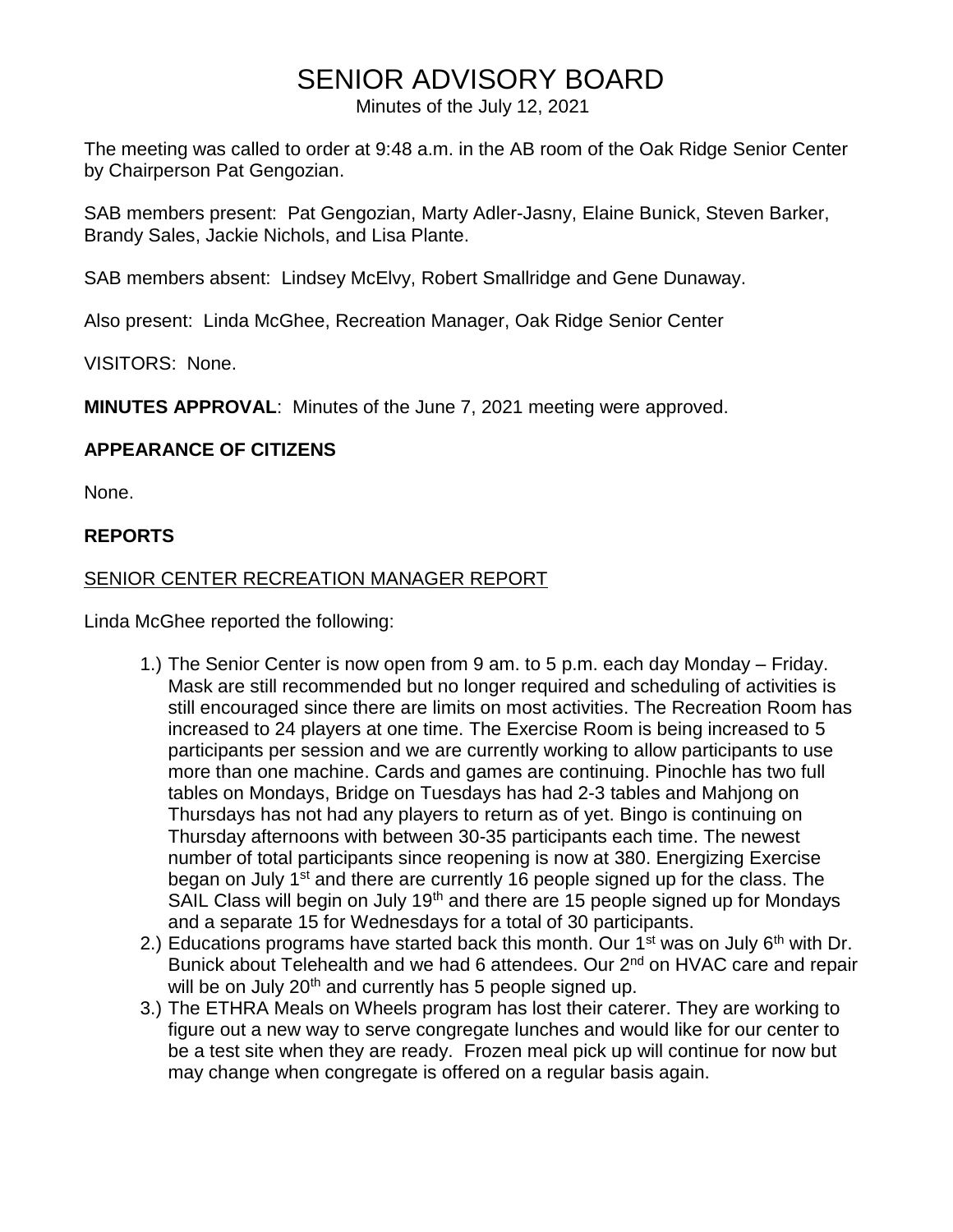- 4.) Senior Day at the Anderson County Fair will be back this year. It will be held on Wednesday, July  $14<sup>th</sup>$  from 11:30 a.m. to 5 p.m. and is located at the J.C. Park grounds in Clinton. There is free admission for 60+ and there will be entertainment, goodie bags, door prizes and ice cream.
- 5.) Coming in August will be our Senior Day at the Outdoor Pool on August 4<sup>th</sup> from 10 a.m. to 1 p.m. along will Indoor Pickleball beginning August 16<sup>th</sup>.

# RECENT ACTIONS OF CITY COUNCIL

None

### **NEW BUSINESS**

None

### **UNFINISHED BUSINESS**

### **Programming Committee**

Board member Marty Adler-Jasny reported on the program committee meeting held on June 18<sup>th</sup>. She mentioned working with William Gwinn at the Oak Ridge Library to make a survey about interest in starting a senior book club with help from the Library. She also mentioned that the committee added 3 stakeholders, Mary Morris, Mary Stephens, and Don Wright. The next meeting will be held on July 23rd.

#### **Transportation**

The transportation committee was deferred until needed.

#### **Public Relations**

Board member Brandy Sales talked about the Public Relations committee creating a plan to get information out for the Senior Center and hoping to get it started by September 1<sup>st</sup>. The plan includes the following areas in order of importance: In person; Print; Video/Broadcast; Email; Social Media. It will also include measurements to make sure things are working.

#### **Special Events**

Board Member Jackie Nichols reported on the Special Events committee meeting that was held on Friday, June 24<sup>th</sup>. A possible Grandparent's Day event was discussed for Saturday, September  $11<sup>th</sup>$  from 10 a.m. to 2 p.m. to include activities such as crafts, hot dogs, outside games, etc.

# **ANNOUNCEMENTS**

None